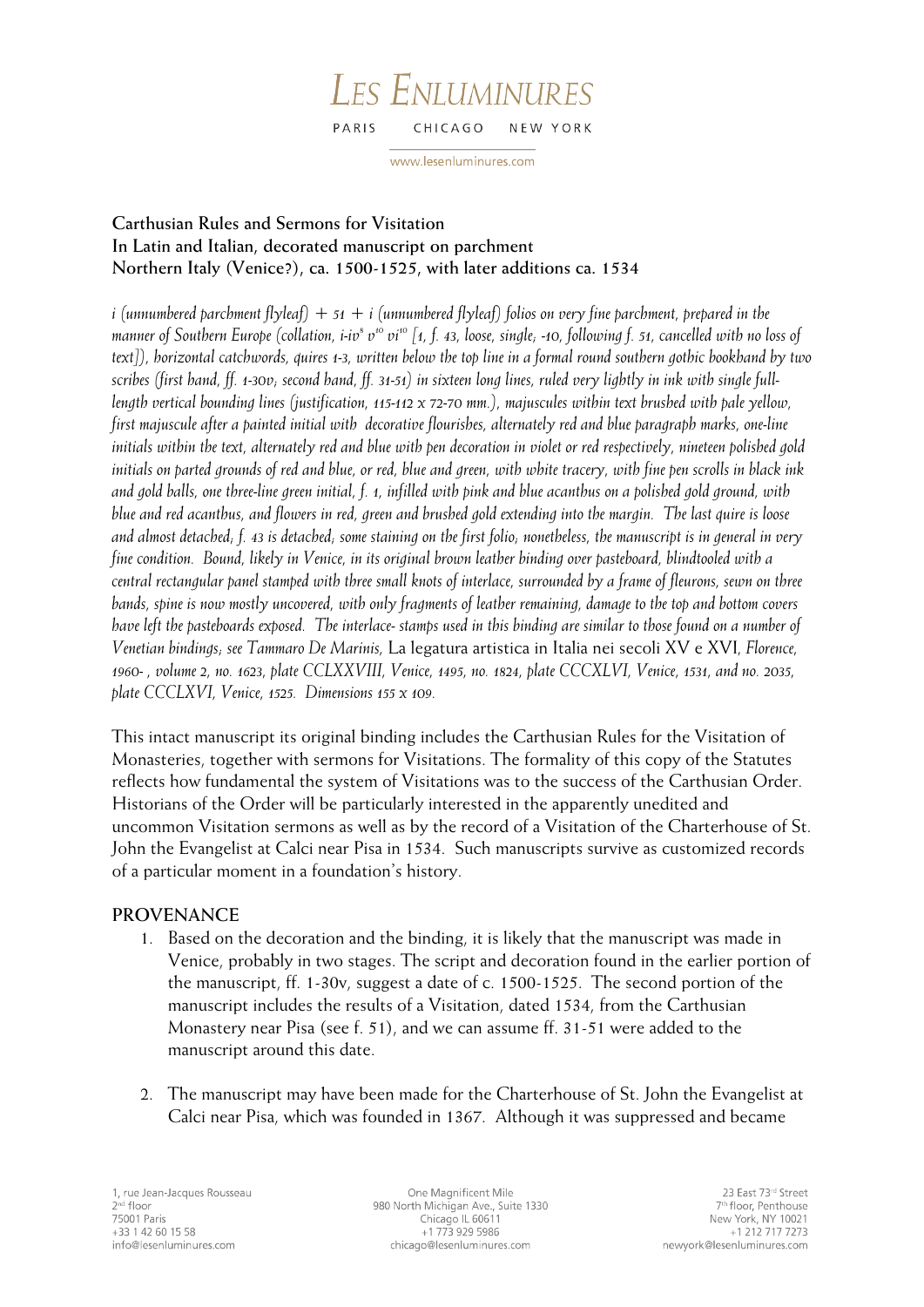state property in 1808, monks continued to live there until 1972 (see A. Gruys, *Cartusiana*, Paris, 1976-1978, 3: 341). The foundation flourished from the start, and was especially important in the seventeenth and eighteenth centuries. Today the surviving monastic buildings house a museum. Alternatively, since the Priors mentioned in the Visitation record were from Venice and Florence, the manuscript may have been made for the Charterhouse of S. Andrea de Lido in Venice (see Gruys, *Cartusiana*, 3:384), which was founded in 1422, and flourished in the fifteenth and sixteenth centuries; it was suppressed in 1810.

3. Inside front cover, in pencil: AV425, 4 [juin] 2002, 530.

## **TEXT**

ff. 1-6v, *Modus uisitandi domos ordinis Cartusiensis*. "Eliguntur a domibus ordinis aut ordinantur et mutuntur per capitulum generale duo priores ad uisitatciones faciendum … … et hoc dictio sequuntur legere et legent capitulum xxx<sup>m</sup> secunde parties dicendo"; f. 2, *Capitulum xxx secunde partis consuetudinum ordinis Cartusiensis de uisitationibus generalibus et priuatis et discordia inter domos ordinis terminanda. "*In nomine sancte et indiuidue trinitatis ob statum Cartusiensis ordinis … [followed by Psalms and Prayers] …," *Deinde sequitur*, "Congregatis ut diximus monachis domus que uisitatur … quod sibi uidebitur exortationem." *Hic fit sermo. Quo finito dicitur. Lecta deinde forma uisitationis etc. Hic leguntur ille ordinationes que scripte sunt in uulgari sermone. Quedam ordinatio facta in capitulo generali anno 1417 pro uisitationibus fiendis. "*Cum propter priorum nostri ordinis ... Inter noua statua conscribatur";

ff. 6v-14, *Questa sie el quarto capitulo de la secunda parte de le consuetudine del nostro sancto ordine de la certosa de la reprehensione*, "Per che el nostro signor deo …";

ff. 14v-18, *Questo sequente sie el primo capitulo de la secunda parte de le nostre constitutione de la reprehensione,* "Caduno chi portara calzari tagliati … la facultate deseruiere al donno de certosa o al capitulo generale";

ff. 18-22v, [Confession and Absolution] "Lecta forma uisitationis dei et summi pontificis …," *Quia in multiloquio non de est peccatum dicemus simul Confiteor, Sicut in fine nostri capituli generalis fieri consuerit … sic incipit*, "Confiteor in deo … dicat unam letaniam";

ff. 22v-23v [Final farewell], "O presenti Patres et Fratres sicut uidetis nos dominos dei altissimi nostri … Et pax domini semper uobiscum sit. Reseruantes nobis auctoritatem nostram quoadusque fuerimus reuersi ad domos nostras";

ff. 23v-30v, *In actu Uisitationis Sermo*, "Apprehendite disciplinam nequando irascatur dominus et pereatis de uia iusta. [Psalm 2:12]. Cum propter fragilitatem humane corruptionis quam et primo parente contraximus … Apprehendite disciplinam ubi supra. In qua auctoritate tria nobis per ordinem …. Quam nobis concedere dignetur dominus noster yhesus christus. Qui est benedictus in secula seculorum. Amen." [ends mid f. 30v, remainder blank];

This same sermon is found in Leeds, University Library, Brotherton Collection 13 (see N. R. Ker. *Medieval Manuscripts in British Libraries*, Oxford, 1969-2002, 3:49-50).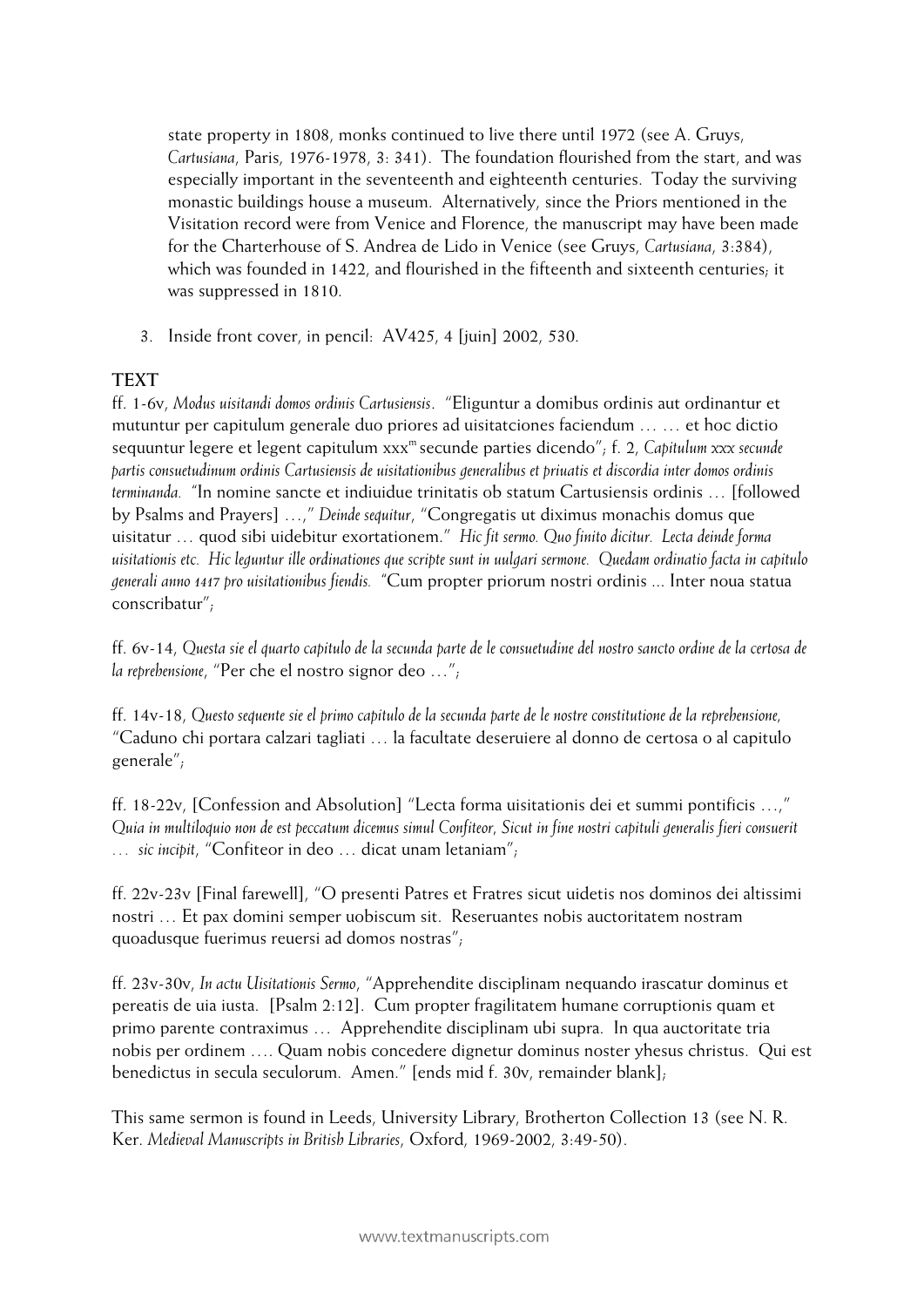ff. 31-42v, *Sermo in uisitationibus*, "[U]isitatio tua custodiuit spiritu meum. Job x capitulo. In uerbis propositis fratres charissimi. Tria nobis occurrunt …ab eo qui nos visitat in secula seculorum. Amen";

ff. 42v-44, *Ante recitationem scrutinii hec pauca possunt preponi,* "[I]udivimus venerabiles patres deo dante scrutinium conuersationis vestre … quia vobis pie confitentibus et penitentibus mane orietur sol iusticie." [Ends mid f. 44, remainder blank];

ff. 44v-47v, *Sermo in recessu visitatorum*, "[V]enerabiles patres. Reccessuri a vobis functi officio nostro ut aliis fratribus exibeamus … bene volentes conservari. Valete et gaudete in domino semper. Amen." [Ends top f. 47v, remainder blank.];

ff. 48-51, "Fratres N et N priores domorum Sancti N prope florentiam. Et sancti N prope venetias sacri ordinis Cartusiensis … Data et lecta in domo Cartusie pisarum in cella prioris ipsius domus coram ipso priore et partibus, nec non conuentualibus dicte domus N die XXII mensis Iunii MD XXXIIII cum impressione sigillorum domorum nostrarum in fidem et testimonium omnium premissorum."[Ends top f. 51, remainder and f. 51v blank].

The results of a Visitation by the priors of the Carthusian Charterhouses near Florence and Venice, settling a dispute between the Prior of the Charterhouse of St. John the Evangelist at Calci near Pisa and one of his monks, dated June 22, 1534. The names are not included, but are represented by the letter "N."

This manuscript includes the Order for the visitation of Carthusian Houses, followed by Sermons for Visitations, and the results of a Visitation dated 1534. (Hogg, 1989, Vol 2, pp. 223-229, reprinting the Basel 1510 edition of the *Statuta antiqua*, pars 2, ch. 30). Of particular interest is the fact that the statutes concerning reprehension are in Italian (*Statuta antiqua* I, cap. iv, see above, f. 6v, and *Statuta nova* ii, cap. i, see above, f. 14v).

Other Latin manuscripts with these statutes in Italian include Keeble College Oxford, MS 34, Italy, s. XV (see M. B. Parkes. *The Medieval Manuscripts of Keble College Oxford,* London, 1979, 127- 128), and Partridge Green, Sussex, England, St. Hugh's Charterhouse, Parkminster, MS ee.30 (B.76), from the Genoa Charterhouse, first half of the fifteenth century (see N. R. Ker. *Medieval Manuscripts in British Libraries*, Oxford, 1969-2002, 4:133-136).

As noted above (see f. 23v), Leeds, University Library, Brotherton Collection 13, Italy, s.  $XV^2$ , with the Carthusian Order for Visitation, also includes the sermon, "Apprehendite disciplinam … Cum propter fragilitatem …" found in our manuscript. The remaining sermons have not been identified in other manuscripts, and are not included in Johannes Baptist Schneyer. *Repertorium der lateinischen Sermones des Mittelalters für Zeit von 1150-1350.* Beiträge zur Geschichte der Philosophie und Theologie des Mittelalters 43, Münster, 1969-80, or in the electronic database, *In Principio: Incipit Index of Latin Texts*, Turnhout, Belgium, Brepols. It appears that these sermons have never been edited.

The Carthusian Order, founded by St. Bruno c. 1084, and celebrated for the purity and austerity of its version of the Religious life, is characterized by a unique combination of the eremetical and cenobitc life. Each Carthusian monk spends most of his life living as a hermit in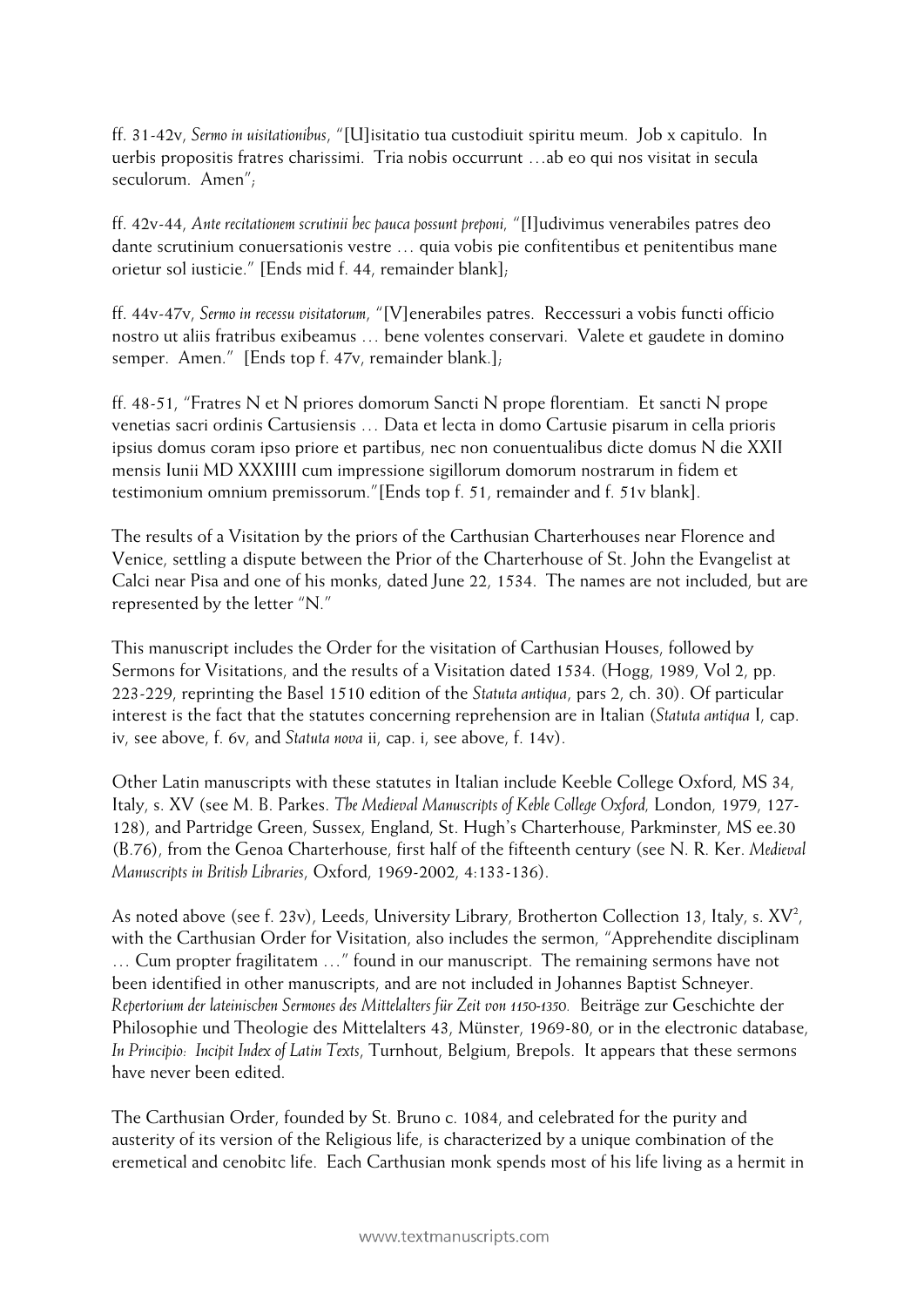his own cell, but at the same time lives under the rule and discipline of a community, and participates in the communal liturgy of the monastery. The success of the Carthusians at creating a balanced life, and maintaining this life through their statutes and the guidance of the Prior of the Grande Chartreuse and the Order's General Chapter, allows the Order to make the famous claim, "numquam reformata, quia numquam deformata" (never reformed, because never deformed). The system of Visitations, where Visitors, appointed by the General Chapter, visited each Charterhouse every two years, was key to the success of the Order.

There are many copies of the Statutes (catalogued under various names), though each copy seems different in terms of exactly what was included, making the compiling of a definitive edition difficult. The texts in Italian in the present manuscript are noteworthy, and even if they are not unique, they certainly appear to be uncommon. Most Carthusian monasteries must have had copies of the records of Visitation, so integral a part was this practice for the Order, but there does not appear to be a census of such texts, which must, in any event, have differed one from another. The present manuscript thus emerges as a unique combination of works, a customized record of a historical moment for a particular foundation and an important document for the more general history of the Carthusian Order.

### **ILLUSTRATION**

One three-line bright green modeled initial, f. 1, infilled with delicate rose and blue acanthus on a polished gold square ground, with blue acanthus with touches of rose extending from the corners, and with flowers in rose, green and blue on brushed blue stems forming a half-length border in the inner margin;

Nineteen secondary initials are polished gold on parted grounds of orange-red and blue, or orange-red, blue and green, with white tracery, with fine pen scrolls in black ink and gold leaves and balls sprouting short rays.

The brightly colored acanthus decoration, and the black-ink scrolls interspersed with gold rayed shapes are similar to manuscripts produced in and around Venice and Padua at the end of the fifteenth century; for example*,* Oxford, Bodleian Library, Canon. Liturg. 343 in Otto Pächt and J. J. G. Alexander. *Illuminated Manuscripts in the Bodleian Library Oxford. Volume 2, Italian School,*  Oxford, 1970, no. 593, plate LVI, and Free Library of Philadelphia, Rare Book Department, Lewis E M 69.20 in *Leaves of Gold. Manuscript Illumination from Philadelphia Collections*, ed. James Tanis and Jennifer Thompson, Philadelphia, 2001, no. 64, pp. 184-186.

### **LITERATURE**

Brooke, Christopher. *The Age of the Cloister: The Story of Monastic Life in the Middle Ages*, New Jersey, 2003.

Gruys, Albert. *Cartusiana*. Paris, CNRS, 1976-1978.

Hogg, James. *The Evolution of the Carthusian Statutes from The Consuetudines Guigonis to the Tertia Compilatio*, Analecta Cartusiana 99 (1989), volumes 1 and 2.

#### **ONLINE RESOURCES**

The Charterhouse of St. John at Calci, near Pisa: see Certosa di Calici (Toscana Viva)